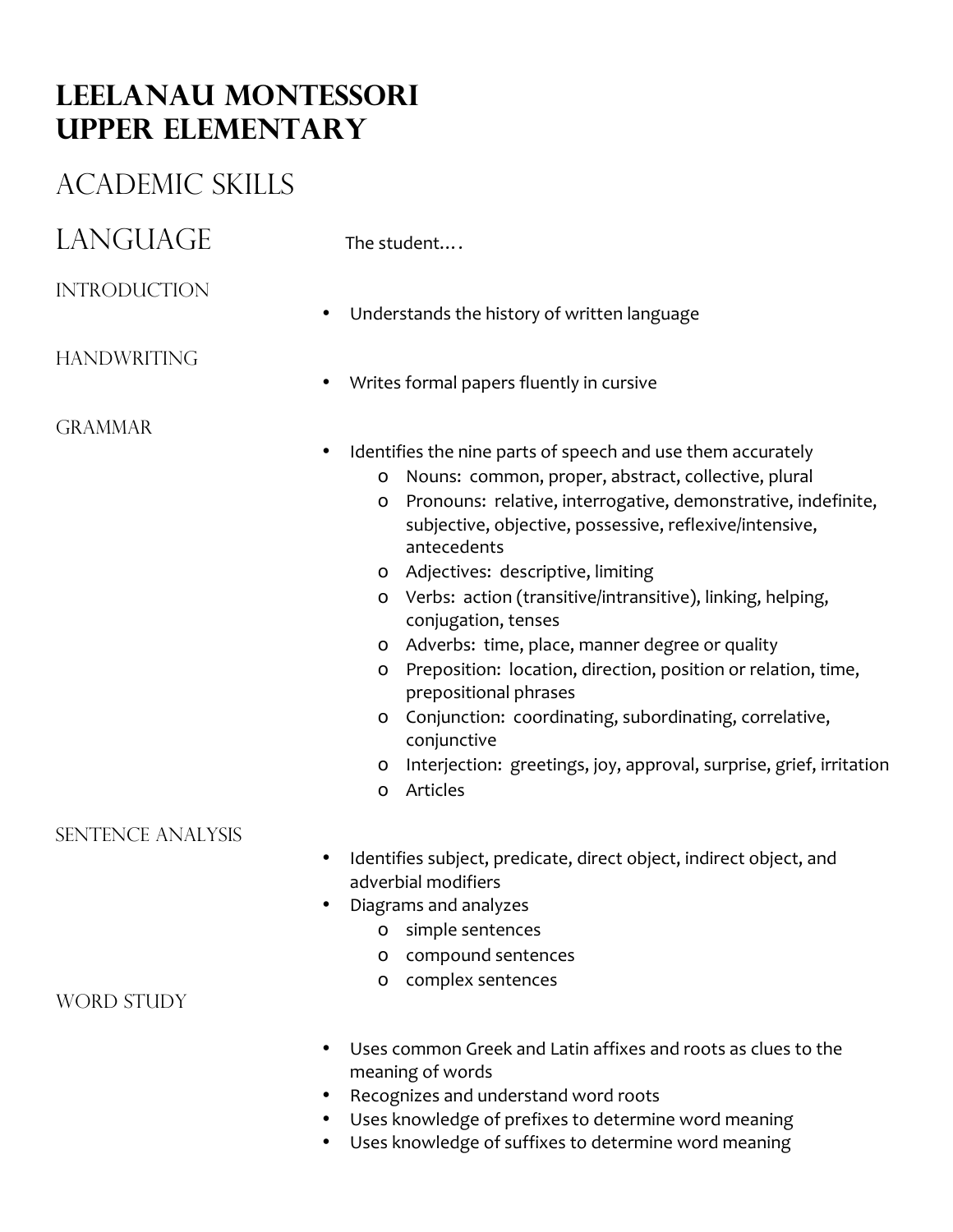- Understands frequently used antonyms and synonyms
- Recognizes and understands the meaning of idioms, adages, and proverbs
- Understands the meaning of similes and metaphors
- Demonstrates an understanding of homophones, homonyms, and homographs
- Recognizes and appropriately uses commonly misused words
- Recognizes and understands
	- o eponyms
	- o analogies
	- o specific foreign words
	- o acronyms
	- o euphemisms
	- o personification
- Recognizes and creates examples of
	- o onomatopoeia
	- o alliteration
	- o assonance and consonance
- Uses dictionary skills to identify part of speech, meaning, and pronunciation
- Uses a thesaurus to improve word choice

#### Punctuation and Mechanics

- Uses correct punctuation:
	- o commas
	- o abbreviations
	- o apostrophe
	- o possessives
	- o commas
	- o parentheses
	- o colon
	- o semicolon
	- o hyphen
	- o quotation
- Correctly spells grade level words

WRITTEN LANGUAGE

• Writes logical noun phrases (subject and verb agreement)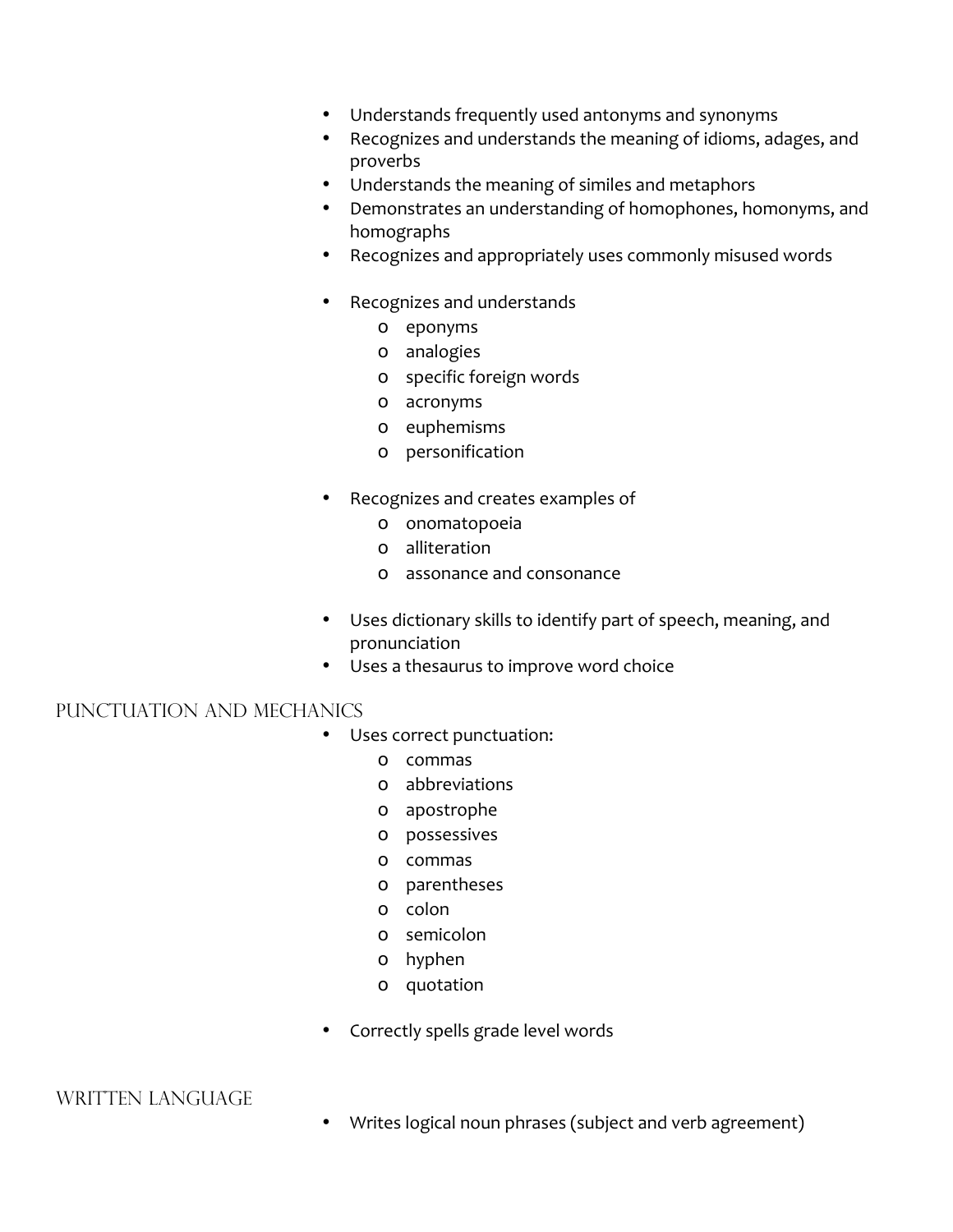- Writes logical, simple, compound, and complex sentences
- Constructs paragraphs logically
- Organizes their paper logically
- Engages in the six steps of the writing process:
	- o prewriting
	- o writing
	- o revision
	- o editing
	- o publishing
	- o presentation.
- Uses the four square writing method as a guide to create organized papers with:
	- o a topic sentence
	- o an introduction paragraph
	- o supporting details and paragraphs
	- o a conclusion paragraph
- Practices the Six Traits of Writing
	- o ideas
	- o organization
	- o voice
	- o word choice
	- o sentence fluency
	- o conventions.
- Writes a variety of formal works including
	- o narrative
	- o research
	- o opinion/persuasive
	- o descriptive
	- o letters
	- o journal entries
- Follows and reflects on their writing progress as it is documented using a rubric on all final drafts.

#### **READING**

- Demonstrates fluency as a reader
- Demonstrates and applies the following reading comprehension skills in both fiction and informational texts:
	- o inferences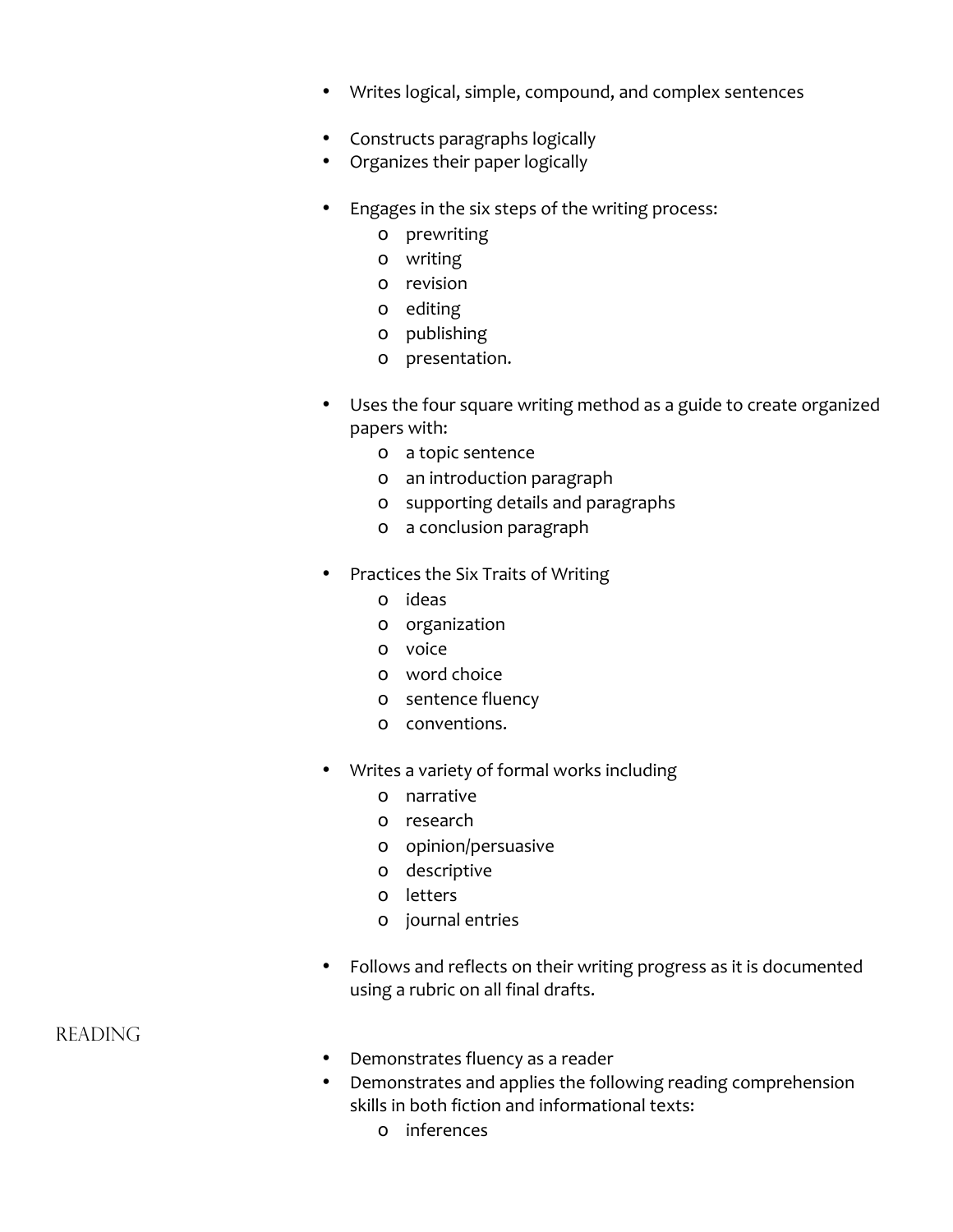- o main idea
- o details
- o comparing and contrasting
- o cause and effect
- o fact and opinion
- o drawing conclusions
- o sequencing
- Reads for enjoyment
- Reads and comprehends a variety of genres such as:
	- o short stories
	- o poetry
	- o chapter books
	- o folklores
	- o mythologies
	- o traditional literature
	- o historical novels
	- o fantasy
	- o biographies
	- o plays
	- o essays
- Identifies the different elements of a story
- Determines the meaning of words and phrases as they are used in texts
- Determines the author's point of view and how it is developed through the narrator or speaker of the text
- Compares and contrast themes across different genres
- Supports individual interpretations and or conclusions using evidence from a literary or informational text
- Applies knowledge of word context and phrases to gain meaning from the text
- Analyzes how a particular sentence, chapter, scene or stanza fits and contributes to the development of the theme, setting, or plot
- Categorizes information using graphic organizers

#### **RESEARCH**

- Generates questions and gather information from several sources
- Initiates a plan for searching for information and locate resources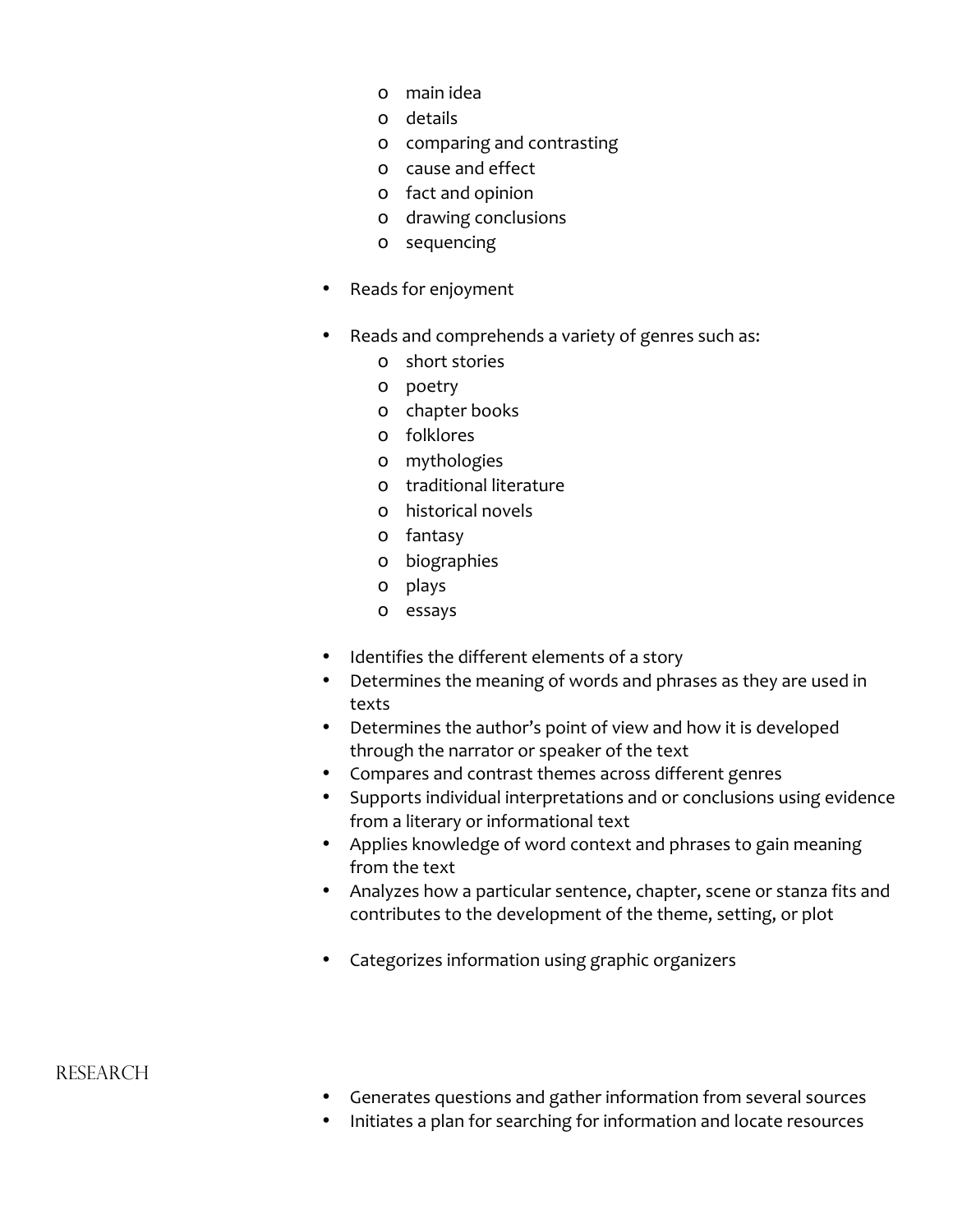- Uses the internet appropriately for research
- Takes notes from reference books, reference sites, and informational text using summarizing and paraphrasing skills
- Uses the table of contents and index
- Analyzes and interpret information text, graphics, illustrations, and diagrams
- Creates an outline of their questions and information to serve as foundation for their research paper.
- Writes a research report with a clear focus and supporting detail
- Creates a bibliography for sources
- Creates a presentation using technology

#### Listening Skills/Spoken Language

- Asks and answer appropriate questions on familiar topics
- Participates effectively and appropriately in a conversation
- Understands ideas expressed by others
- Participates effectively in group discussions and activities
- Follows agreed upon guidelines for discussions and activities
- Expresses ideas clearly and provides supporting details
- Delivers well organized oral reports using eye contact and appropriate voice
- Retells and summarizes stories in logical sequence<br>• Lises annropriate vocabulary and grammar when se
- Uses appropriate vocabulary and grammar when speaking
- Understands grade level content and vocabulary
- Follows oral instructions: simple and complex

## **TECHNOLOGY**

- Understands how to evaluate validity and reliability of information
- Understands ethics of internet usage (plagiarism, copyright infringement, cyber bullying, impersonation)
- Understands the permanent public nature of internet information (You Tube, Facebook, etc.)
- Uses a mouse, keyboard, and scanner correctly
- Uses appropriate ergonomics, apply the touch system on the alpha, numeric, and symbol keys at a given rate
- Organizes files on a storage device